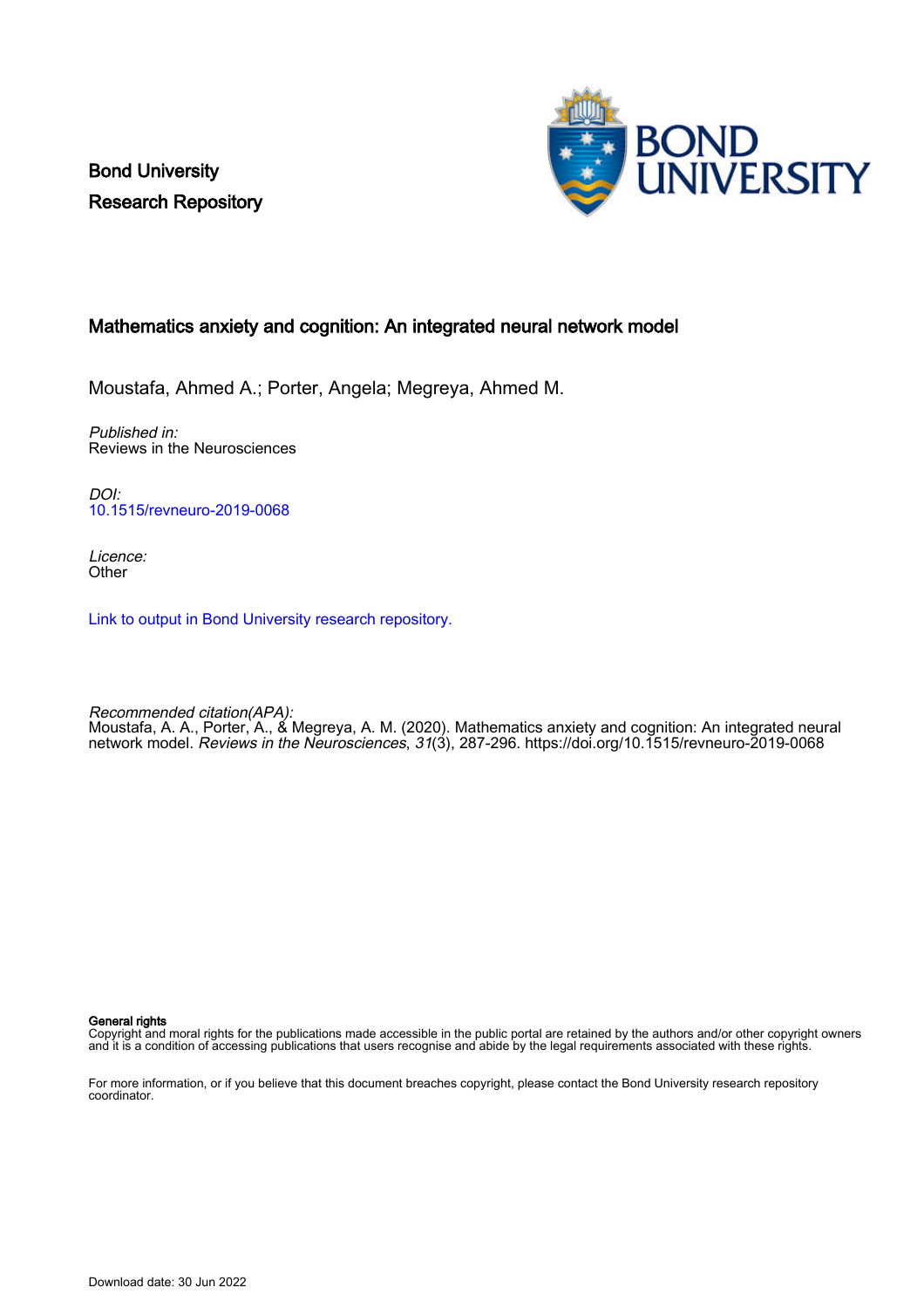# Ahmed A. Moustafa\*, Angela Porter\* and Ahmed M. Megreya **Mathematics anxiety and cognition: an integrated neural network model**

#### <https://doi.org/10.1515/revneuro-2019-0068>

Received July 15, 2019; accepted August 7, 2019; previously published online November 14, 2019

**Abstract:** Many students suffer from anxiety when performing numerical calculations. Mathematics anxiety is a condition that has a negative effect on educational outcomes and future employment prospects. While there are a multitude of behavioral studies on mathematics anxiety, its underlying cognitive and neural mechanism remain unclear. This article provides a systematic review of cognitive studies that investigated mathematics anxiety. As there are no prior neural network models of mathematics anxiety, this article discusses how previous neural network models of mathematical cognition could be adapted to simulate the neural and behavioral studies of mathematics anxiety. In other words, here we provide a novel integrative network theory on the links between mathematics anxiety, cognition, and brain substrates. This theoretical framework may explain the impact of mathematics anxiety on a range of cognitive and neuropsychological tests. Therefore, it could improve our understanding of the cognitive and neurological mechanisms underlying mathematics anxiety and also has important applications. Indeed, a better understanding of mathematics anxiety could inform more effective therapeutic techniques that in turn could lead to significant improvements in educational outcomes.

**Keywords:** amygdala; cognition; distraction; inhibition; mathematics anxiety; neural networks; prefrontal cortex.

#### **Introduction**

The term mathematics anxiety was coined by Dreger and Aiken (1957) and refers to a feeling of tension, apprehension, or even dread interfering with number manipulation and mathematical problem solving (Ashcraft and Faust, 1994; Ashcraft, 2002; Moustafa et al., 2017b; Lukowski et al., 2019a,b). Approximately 30% of 15-year-old students across Organisation for Economic Co-operation and Development (OECD) countries in 2012 reported feeling helpless or nervous when solving mathematics problems (OECD, 2013). Notably, mathematics anxiety can occur during and even before the exposure to mathematics activities (Artemenko et al., 2015). Therefore, it involves some detrimental influences such as impairing performance in numerical and mathematical tasks (Beilock, 2008; Lyons and Beilock, 2012; Braham and Libertus, 2018; Ramirez et al., 2013, 2018), avoiding mathematics subjects at school and university levels that impact students' prospective career choices (Hembree, 1990; Ashcraft and Krause, 2007), and affecting performance in everyday life activities (Holmes and Gathercole, 2014; Morsanyi et al., 2014). Mathematics anxiety shares similar features with other forms of anxiety, such as general anxiety (Baloglu, 1999; Kazelskis et al., 2000; Lauer et al., 2018).

Evidence indicates that mathematics anxiety is associated with a range of biological educational, psychological, and neural factors (Dowker et al., 2016). For example, mixed results were reported on the genetic basis of mathematics anxiety so that some studies reported that it relates to genetic (Lukowski et al., 2019a), environmental (Schaeffer et al., 2018), or an interaction of genetic and environmental factors (Dowker et al., 2016). Consistently, mathematics anxiety was found to be related to the complexity of mathematics activities (Faust et al., 1996), possibly as they require additional cognitive and working memory processes. In addition, a negative relationship between mathematics anxiety and educational level was reported (Ashcraft and Ridley, 2005). Furthermore, one study found that mathematics anxiety impairs mathematics performance in girls more than in boys (Van Mier et al., 2018). Other studies found exposure to gender stereotypes and negative attitudes by parents (Casad et al., 2015), and teachers (Beilock et al., 2010) affected levels of math anxiety in girls.

**<sup>\*</sup>Corresponding authors: Ahmed A. Moustafa,** School of Social Sciences and Psychology, Western Sydney University, 2 Bullecourt Ave, Milperra, 2214 Sydney, New South Wales, Australia; and Marcs Institute for Brain and Behaviour, Western Sydney University, 2 Bullecourt Ave, Milperra, 2214 Sydney, New South Wales, Australia, e-mail: [a.moustafa@westernsydney.edu.au;](mailto:a.moustafa@westernsydney.edu.au) and **Angela Porter,** School of Social Sciences and Psychology, Western Sydney University, 2 Bullecourt Ave, Milperra, 2214 Sydney, New South Wales, Australia,

e-mail: [18919703@student.westernsydney.edu.au](mailto:18919703@student.westernsydney.edu.au) 

**Ahmed M. Megreya:** College of Education, Qatar University, 1 Al Jamiaa St, 1021 Doha, Qatar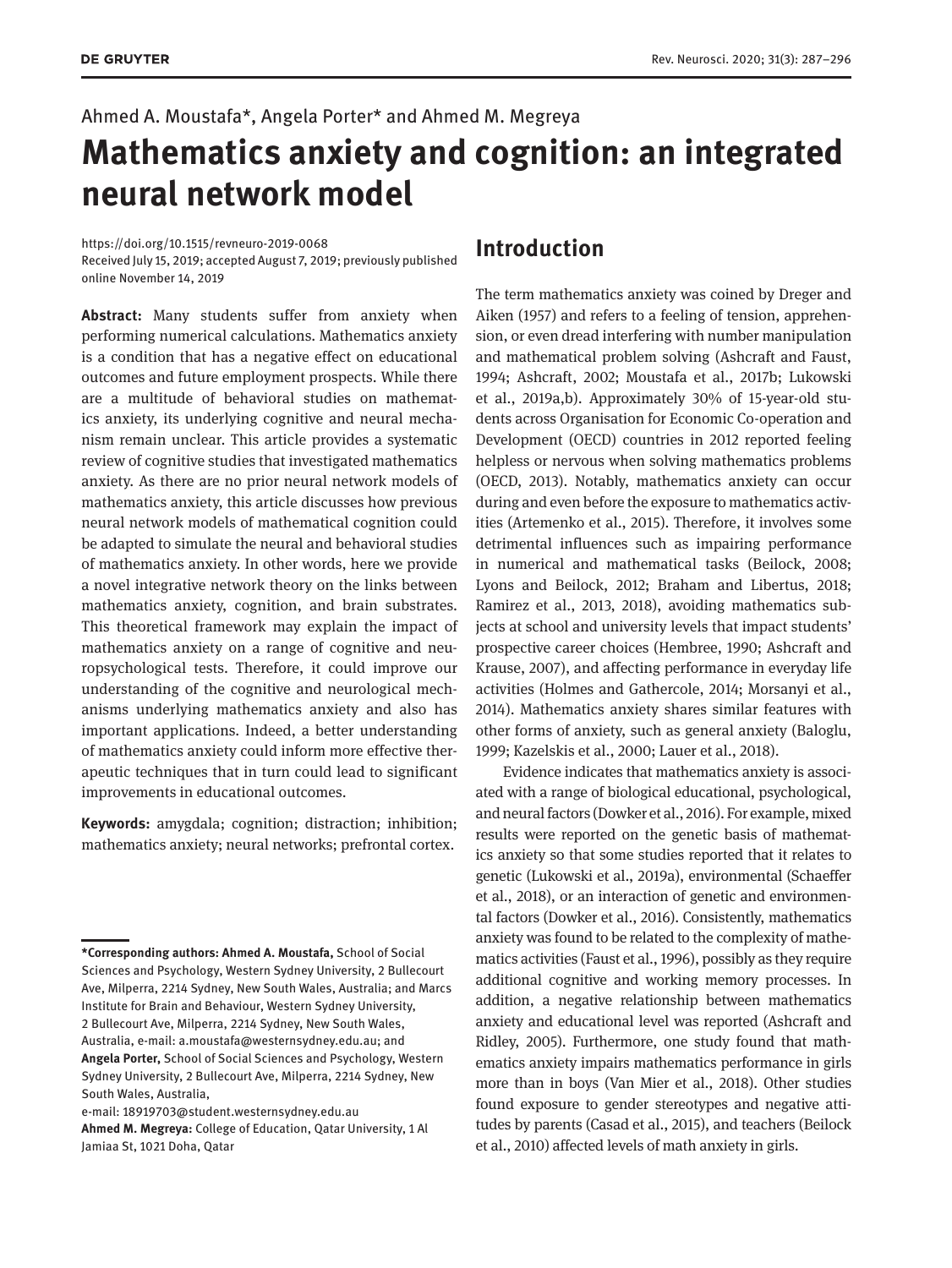Many students report feeling anxious and thus avoid solving mathematics activities, which in turn impacts their career choices and further education (Hembree, 1990; Maloney et al., 2013). One study found that mathematics anxiety is related to interest in studying sciences (Chipman et al., 1992; Luttenberger et al., 2018). According to Hembree (1990), individuals with mathematics anxiety believe that mathematics is not useful and avoid mathematics courses and careers in science, technology, and engineering.

Mathematics anxiety is also associated with changes in several brain areas. For example, some studies reported an increase in amygdala activation, which is responsible for fear processing (Young et al., 2012; Kucian et al., 2018), and is involved in anxiety disorders (Tillfors et al., 2001; Sakai et al., 2005; van den Heuvel et al., 2005; McClure et al., 2007; Pillay et al., 2007; Blair et al., 2008; Evans et al., 2008; Guyer et al., 2008; Monk et al., 2008; Moustafa et al., 2013a). For example, Kucian et al. (2018) used MRI to investigate the relationship between mathematics anxiety and gray matter brain volume. They found that mathematics anxiety is related to changes in brain structure; in particular, math anxiety in children with and without developmental dyscalculia was related to a smaller volume of the right amygdala. Another study found that mathematics anxiety is associated with hyperactivity in the amygdala in children (Young et al., 2012). The same study also reported a positive association between mathematics anxiety and connectivity between the amygdala and the ventromedial prefrontal cortex. It is important to note that the ventromedial prefrontal cortex input to the amygdala was found to play a role in the reduction of fear and anxiety responses (Milad et al., 2005, 2009; Gold et al., 2016; Ganella et al., 2017), by inhibiting the intercalated cells of the amygdala (Moustafa et al., 2013a). It has been also suggested that the ventromedial prefrontal cortex-amygdala pathway plays a role in cognitive control and reduction of anxiety (Akirav and Maroun, 2007). However, it is not known if this pathway plays the same role in mathematics anxiety, which should be tested in future studies.

Mathematics anxiety is also associated with changes to the prefrontal cortex (Young et al., 2012; Artemenko et al., 2015), prefrontal dopamine levels (Julio-Costa et al., 2019), and the anterior cingulate cortex (Suarez-Pellicioni et al., 2013, 2016; Chang et al., 2017; Arsalidou et al., 2018). Klados et al. (2015) used ERP to investigate neural activity in individuals with mathematics anxiety during working memory and arithmetic tasks. They found that individuals with higher levels of self-reported mathematics anxiety showed lower cortical activation at frontocentral

and centroparietal locations during the early stages of cognitive processing during simple arithmetic tasks. The results were independent of state and trait anxiety levels. Therefore, mathematics anxiety impacts a large network of cortical and subcortical brain areas. To the best of our knowledge, there are no prior theoretical or computational neural network models on mathematics anxiety. Our integrative neural network presented below will explain how all of several brain areas interact and impact mathematics anxiety. We also note that there have been prior reviews of mathematics anxiety in the literature (Sokolowski and Necka, 2016; Suarez-Pellicioni et al., 2016); however, these reviews did not provide an integrative framework to link neural and behavioral studies of mathematics anxiety.

## **Methods**

In this study, we provide a systematic review on neural and cognitive underpinnings of mathematics anxiety (see Figure 1). We have searched previous studies assessing mathematics anxiety in Pubmed, PsychoInfo, and also Google Scholar. Our search strategy included the following combination of key words from two sets. The first set included mathematics (or math) anxiety. The second set included cognition (or cognitive), neural networks, computational, model (or modeling), working memory, inhibition (or inhibitory), and attention (or attentional). Further, we have examined each paper carefully to ensure that the goal of the study is investigating mathematics anxiety. Studies that did not address mathematics anxiety were excluded. Figure 1 explains our search method and paper selection.

## **Working memory and mathematics anxiety**

Working memory refers to 'a brain system that provides temporary storage and manipulation of the information necessary for such complex cognitive tasks as language comprehension, learning, and reasoning' (Baddeley, 1992). Several studies reported a positive relationship between working memory and performance in mathematical activities (Meyer et al., 2010; also see Packiam Alloway et al., 2010; Raghubar et al., 2010; Passolunghi et al., 2016). Further, it was argued that the impact of mathematics anxiety on mathematical activities is mediated by working memory (Skagerlund et al., 2019). For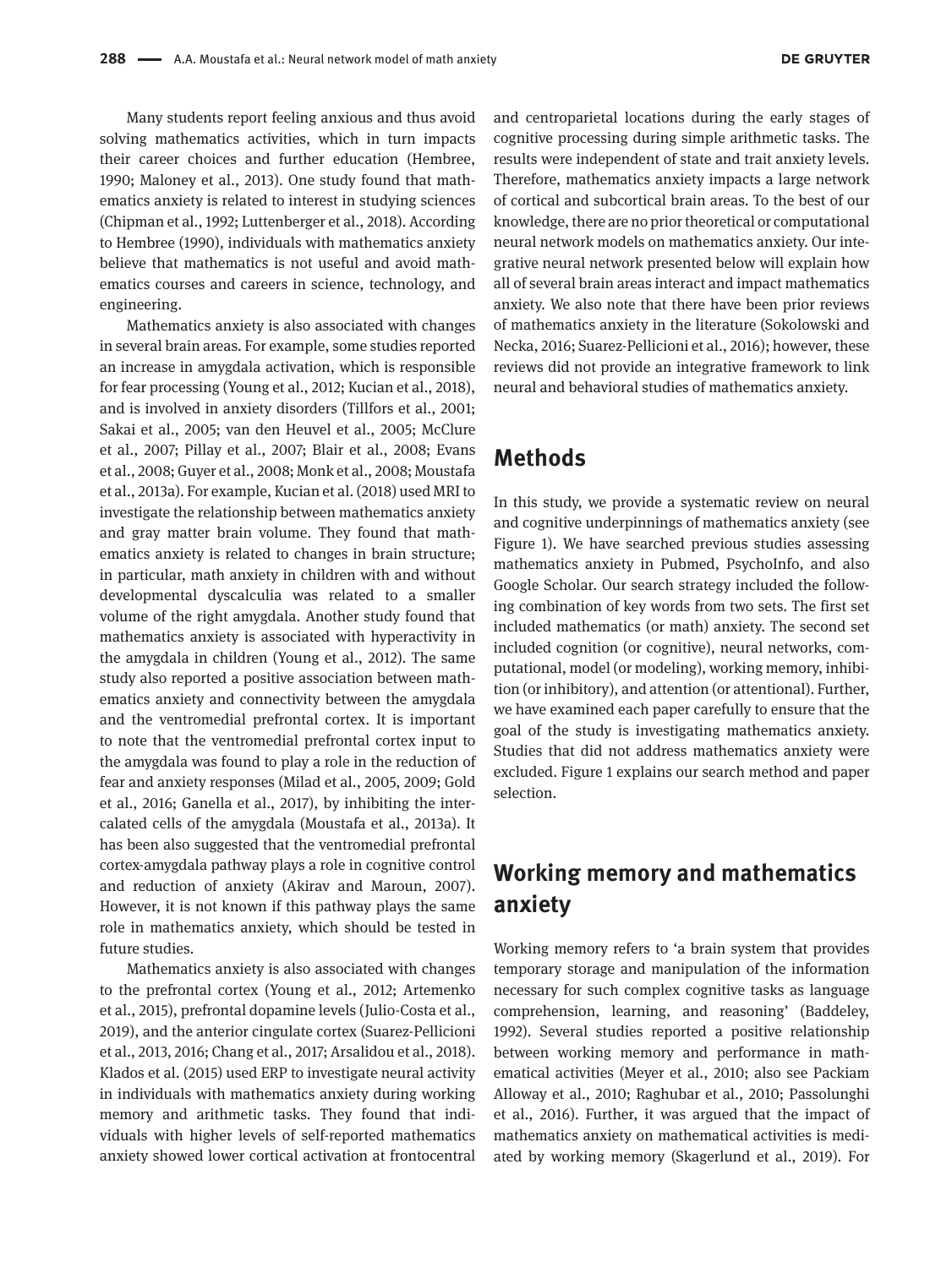

**Figure 1:** A systematic review on mathematics anxiety. Article search and selection process is shown.

example, some studies found that mathematical skills are related to working memory and executive functions using the Wisconsin Card Sorting Task (WCST) (Heaton et al., 1993; Bull and Scerif, 2001). Specifically, they found that impaired performance in the WCST is related to impaired performance in mathematics activities. Furthermore, cognitive training methods that target working memory processes were shown to enhance performance in mathematics activities (e.g. Takeuchi et al., 2010; Witt, 2011). Along these lines, Sanchez-Perez et al. (2017) designed a computer-based training program that was implemented into the classroom curriculum by teachers. They found that by combining training on working memory and mathematics tasks, typically developing children showed significant improvements in mathematics performance and on a go/no go task measuring the inhibition function of working memory.

It was suggested that individuals with high mathematics anxiety may have shorter working memory spans, possibly due to a disruption of central executive processes (Ashcraft and Kirk, 2001). One study reported that working memory enables mathematics learning (Skagerlund et al., 2019). Thus, mathematics anxiety may impair working memory performance, leading to inability to learn and perform mathematics problems (Soltanlou

et al., 2019). Further, Soltanlou et al. (2019) suggested that if individuals have high working memory processes (perhaps due to genetic differences in COMT genes and/or prefrontal cortex function), mathematics anxiety may not consume all of their working memory resources and, thus, be able to learn and perform mathematics problems under anxiety conditions. Inconsistently, however, Ramirez et al. (2013) found that individuals with high working memory showed more mathematics anxiety symptoms and worse mathematics performance than those with low working memory. Ramirez et al. (2013) explained this finding using the assumption that individuals with high working memory might rely on strategies that involve working memory-intensive solutions to mathematics problems, and these strategies could be impaired by mathematics anxiety. Consistently, Mattarella-Micke et al. (2011) found that increased mathematics anxiety was associated with high working memory.

Converging with these results, it is well established that general anxiety impacts working memory performance (Lukasik et al., 2019). For example, anxiety induction was found to impair spatial and verbal working memory (Vytal et al., 2013). Accordingly, it is reasonable to conclude that working memory does impact mathematics anxiety, which can, in turn, impair performance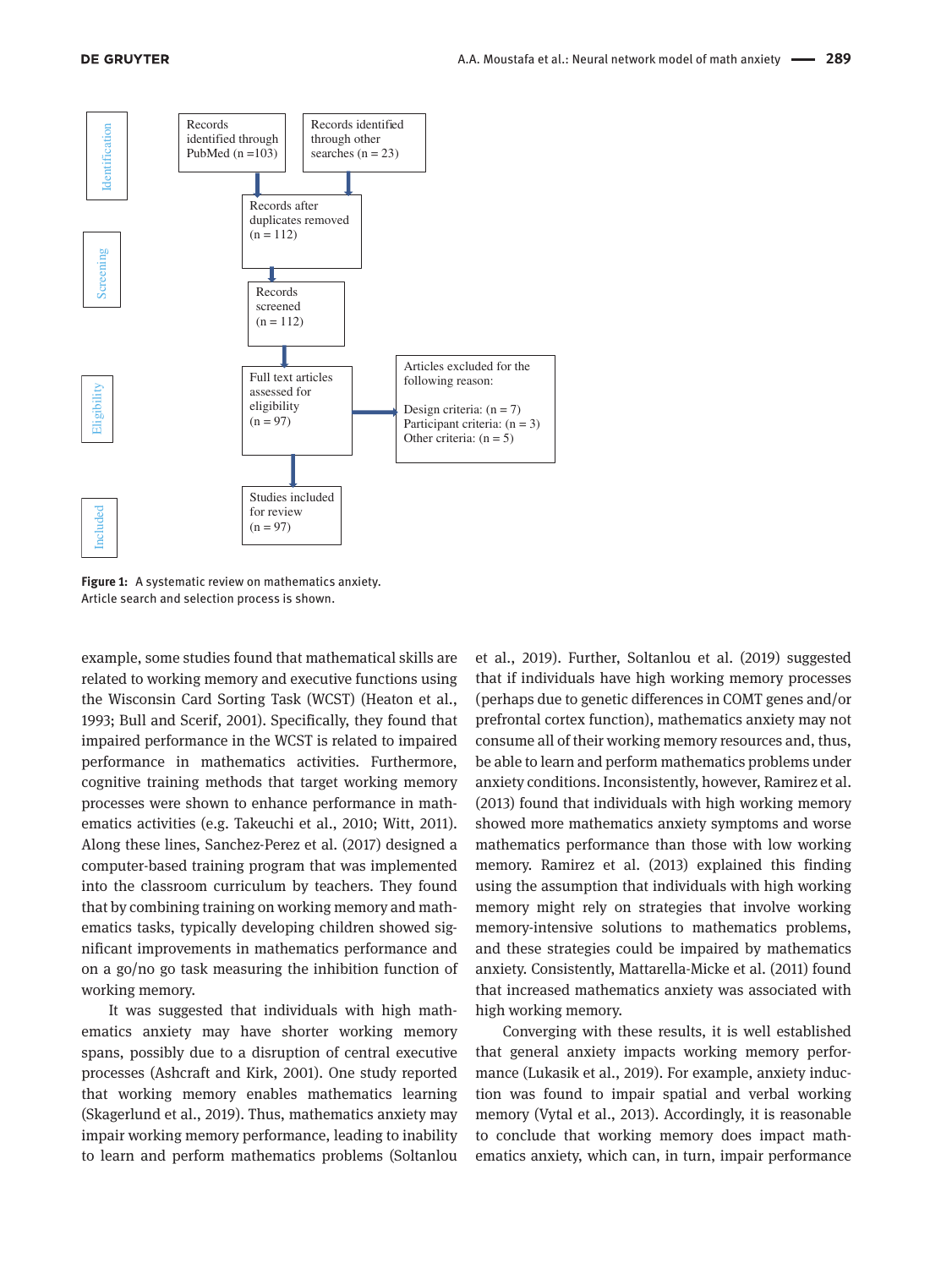in mathematics activities. Future experimental research needs to examine whether the induction of mathematics anxiety could impair working memory.

## **Inhibitory and attentional performance: relation to mathematics anxiety**

Several theories have been proposed to explain the effects of anxiety on cognitive performance, suggesting that anxiety leads to an impairment in the cognitive control system, which is the system responsible for the ability to adapt behavior depending on goals. According to the processing efficiency theory (Eysenck and Calvo, 1992), anxiety and worrying thoughts consume the limited resources of working memory, leaving less available for the current task. The attentional control theory (Eysenck et al., 2007), which is an extension of the processing efficiency theory, further describes the reduced efficiency of working memory (see working memory section for more discussion on this topic). Eysenck et al. (2007) proposed that anxious individuals have an imbalance between the top-down goal-directed attentional system and the bottom-up stimulus-driven attentional system; thus, they are influenced more by the stimulus-driven attentional system, resulting in an inability to inhibit distracting or irrelevant information (i.e. conflict) to the task at hand. Further, Eysenck et al. (2007) suggested that this inability occurs regardless of whether the distraction is external (such as irrelevant task information) or internal (from anxious thoughts). Accordingly, it is hypothesized that anxiety impairs processing efficiency to a greater extent than performance effectiveness, whereby anxious individuals exert increased effort to counter the negative effects of anxiety and attain a comparable quality of task performance (such as response accuracy) to less anxious individuals.

The conflict-monitoring hypothesis (Botvinick et al., 2001) proposes the existence of a system in the anterior cingulate cortex that monitors such conflicts and triggers an adjustment of attention to exert top-down control. However, the dual mechanisms of control framework (Braver et al., 2009; Hutchison, 2011; Braver, 2012; Lamichhane et al., 2018) further suggests that anxious individuals do not maintain top-down control continuously in a proactive manner, but instead, they exert control reactively only as needed when conflict or a task-relevant stimulus is detected, thereby causing susceptibility to distraction. To

conclude, these theories suggest that anxiety impairs the cognitive control system affecting the individual's ability to adjust top-down control and goal-directed behavior.

Consistent with studies on general anxiety, early research on mathematics anxiety suggested that mathanxious individuals may have trouble inhibiting attention to distracting information (Hopko et al., 1998, 2002). More recently, Suarez-Pellicioni et al. (2014) investigated numerical conflict processing using a numerical Stroop paradigm, which is a standard test for examining the ability to inhibit irrelevant information during a numerical task (Stroop, 1935). In this task, a participant is presented with two single-digit numbers, each in different physical sizes, and must decide which number is numerically larger. A conflict can occur where the physical size is mismatched with the numerical size and needs to be inhibited. The size congruity effect or numerical interference effect occurs when it is easier to decide which number is numerically larger, when this number is also physically larger than when this number is physically smaller (Besner and Coltheart, 1979). For example, if presented with 'small-sized' 2 and 'big-sized' 8, it is easier to decide 8 is numerically larger than if presented with 'big-sized' 2 and 'small-sized' 8.

Suarez-Pellicioni et al. (2014) found that individuals with mathematics anxiety had larger interference effects (i.e. longer reaction times when experiencing conflict), which supports the existence of an impaired inhibition mechanism. Furthermore, using event-related potentials (ERPs), Suarez-Pellicioni et al. (2014) found that mathematics anxiety does not affect the early stages of cognitive control processing where the system monitors for conflict. Rather, it affects the later stages of processing with an abnormal upregulation of resources to solve the conflict that was encountered. Notably, results of Suarez-Pellicioni et al. (2014) support the dual mechanisms of control theory of reactive control, converging with theories of general anxiety. Therefore, Suarez-Pellicioni et al. (2014) concluded that attentional control and susceptibility to distraction are important factors related to mathematics anxiety. This conclusion requires further research.

Performance in attentional tasks is related to that of mathematics activities, in general (Wu et al., 2014). Further, some studies directly tested the relationship between mathematics anxiety and attentional processes. For example, mathematics anxiety was found to be associated with impaired attentional processes, and it is associated with larger β oscillation, P300 amplitude, and stronger γ waves during solving mathematics activities (Liu et al., 2019). Using an emotional Stroop task, which included both math-related and neutral words, Suarez-Pellicioni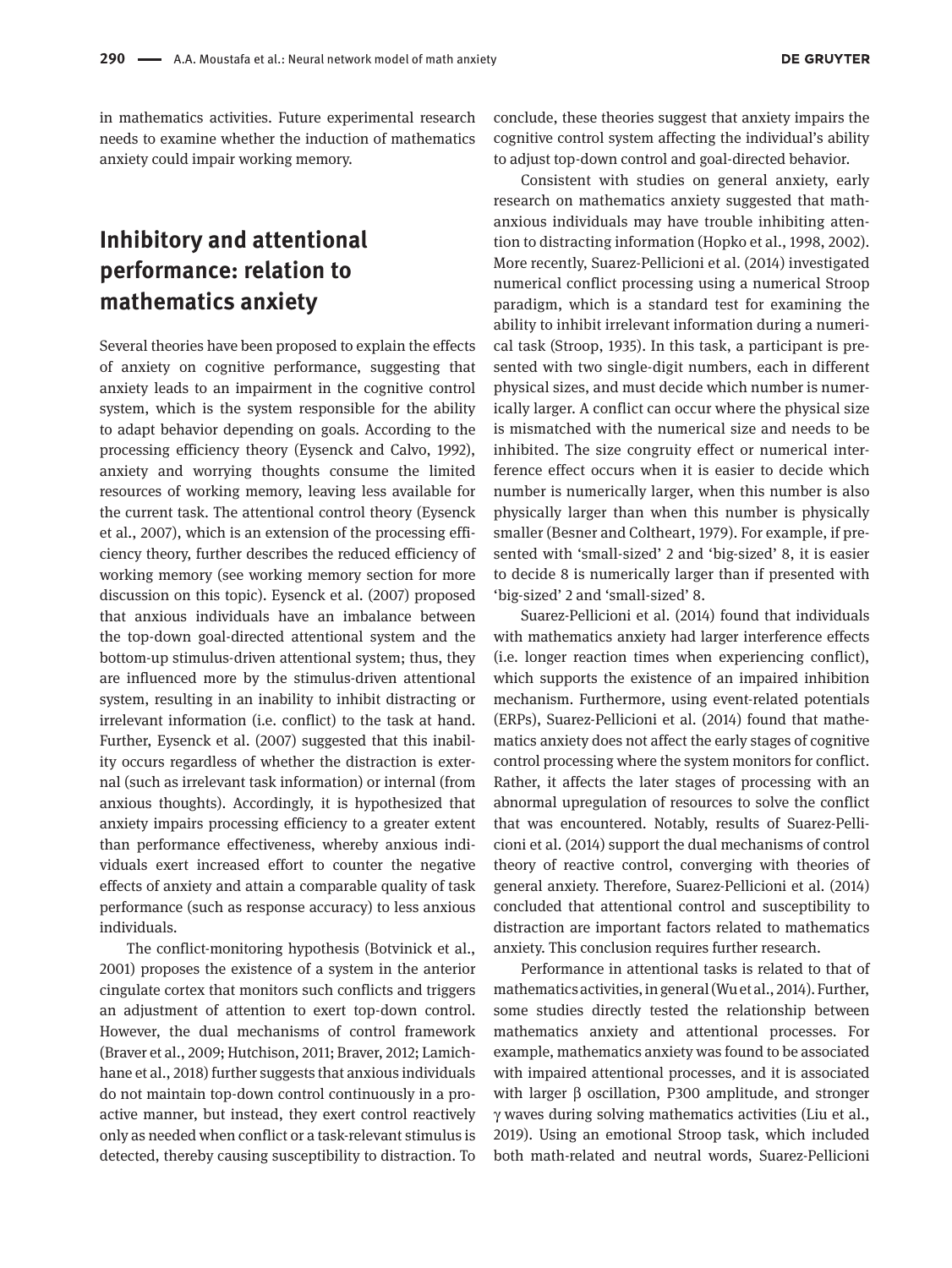et al. (2015) found that high math-anxious individuals have larger reaction times than non-math-anxious participants on the math-related words. Along these lines, Rubinsten et al. (2015) used the dot prime task, in which participants attempt to identify whether a probe is one or two asterisks. Before the probe, a prime appeared on the screen, which included both math-related and neutral ones. Reaction time was lower in math-anxious individuals than in non-math-anxious individuals when the probe appeared on the same location as the math-related prime. This suggests that math-anxious individuals paid more attention to math-related stimuli than non-math-anxious individuals, leading them to respond more quickly to the probes.

## **Neural network modeling: prior relevant models**

In this and the next section, we will attempt to provide an integrative neural network model of the cognitive and neural underpinning of mathematics anxiety. A neural network model is a computational system that is loosely based on a biological neural network (O'Reilly and Munakata, 2006; Moustafa and Maida, 2007; Moustafa et al., 2009, 2010, 2013a,b,c, 2017a,b; Moustafa and Gluck, 2011a,b; Helie et al., 2013; Muralidharan et al., 2014, 2016; Faghihi and Moustafa, 2015; Khalil et al., 2017, 2018; Moustafa, 2017; Chakravarthy and Moustafa, 2018). It performs mathematical calculations to simulate how brain processes work and is a tool used to test theories and suggest directions for future research (Moustafa, 2017; Chakravarthy and Moustafa, 2018).

Neural network modeling was used extensively to investigate the mechanisms of numerical cognition and cognitive control. For example, Verguts et al. (2005) implemented a neural network model that proposed a place-coding system to explain how number-selective neurons that are attuned to numbers (Nieder et al., 2002) are represented on a mental number line. Within the numerical cognition literature, the mental number line is a key hypothesis proposing that numbers are spatially located left or right on a visually perceived line (Dehaene, 2001). Verguts et al. (2005) model, called a model of exact small-number representation, simulated a symbolic number comparison task, which involved deciding which of two single-digit numbers has greatest magnitude. The numbers were presented as input to the model and were represented using place-coding characteristics where each number neuron activates maximally on the mental number line, and surrounding neurons activate with decreasing strength as they become further away. The model then activated either the left or right response unit, depending on which presented number was the largest. The model accounted for the numerical distance effect, which is a classical finding observed in number comparison tasks, where it is easier to compare two numbers and decide which is larger when the numbers are further apart than when they are closer together (Moyer and Landauer, 1967). For example, it is easier to compare the numbers 2 and 9 and decide which is larger, than to compare the numbers 5 and 6. Experimental studies showed that individuals high in mathematics anxiety have more pronounced distance effects than individuals low on mathematics anxiety (Maloney et al., 2011; Dietrich et al., 2015; Georges et al., 2016). Verguts et al. (2005) place-coding model was seminal in the development of computational models of numerical cognition and was the basis of subsequent neural network models simulating number magnitude comparison tasks (e.g. Van Opstal et al., 2008; Chen and Verguts, 2010).

Santens and Verguts (2011) adapted the Verguts et al. (2005) model to simulate the numerical Stroop task, which involved deciding which of two single-digit numbers had greater magnitude when they are presented in different physical sizes. Santens and Verguts (2011) proposed the shared decisions account where numerical and physical sizes are initially processed separately then interact at the decision level of the task. Moeller et al. (2011) also extended the Verguts et al. (2005) model and simulated a two-digit number comparison task, that is, deciding which of two two-digit numbers had the largest magnitude. Their model proposed a separate mental number line that is recycled for each place value. For example, both the 10s and 1s of a two-digit number are decomposed to their own mental number line, rather than the entire two-digit number holistically being represented on just one mental number line. The model consisted of a singledigit number comparison network for each of the 10s and 1s. Huber et al. (2013) extended their previous model to include the modeling of cognitive control. It was based on a neural network model by Verguts and Notebaert (2008) who proposed a conflict-modulated Hebbian learning rule to show how the cognitive control system knows where to intervene when it detects conflict. The Verguts and Notebaert (2008) model consisted of a conflict monitoring unit that monitored the amount of conflict in the system during a cognitive task and signaled to strengthen connections between active representations (thereby strengthening task-relevant associations) when conflict was encountered. By integrating their two-digit number comparison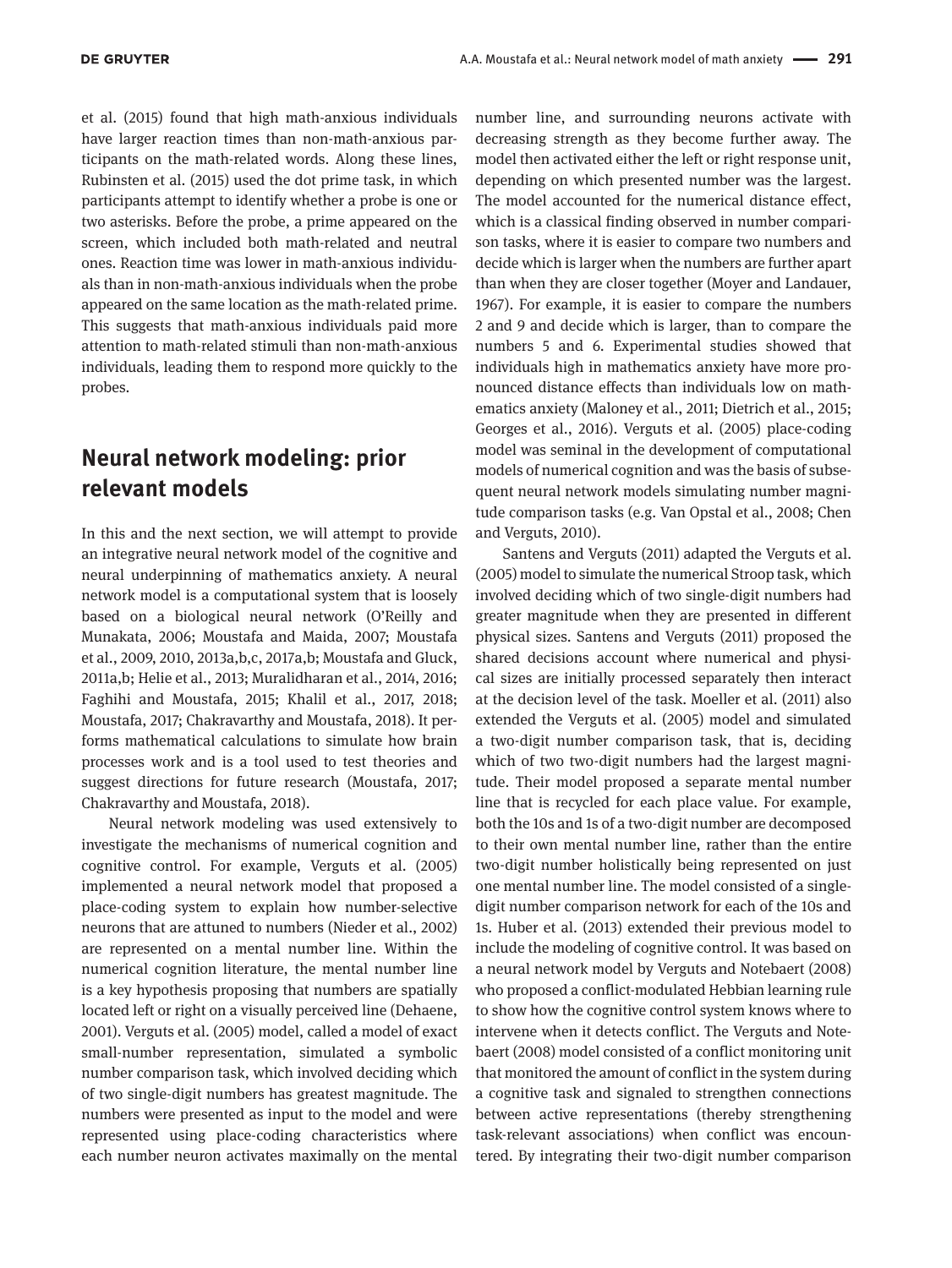model with a cognitive control network, Huber et al. (2013) were able to model the conflict that occurs during a two-digit number comparison task, where the 10s are initially compared while ignoring the units. Subsequently, the model was extended to include number comparison of three-digit numbers (Huber et al., 2013) and decimals (Huber et al., 2014; Nuerkand Moeller, 2014). Eventually, all the models were integrated into one general framework for multi-symbol number comparison (Huber et al., 2016).

To our best knowledge, there is no model of mathematics anxiety. Rather, there were models in anxiety generally (Mkrtchian et al., 2017) or its effects on some specific processes such as decision making in language processes (Snyder et al., 2010). These models assume that anxiety leads to reduction of neural inhibition, making more neurons active, and leading to difficulty making a decision.

## **An integrative neural network model of mathematics anxiety**

Mathematics anxiety was primarily studied in behavioral experiments, and more recently by imaging and electrophysiological techniques, as described above. However, to our knowledge, there are no neural network modeling studies of mathematics anxiety. Therefore, we here provide a theoretical integrative neural network model on the relationship between mathematics anxiety and impairments in inhibition, attention, and working memory. Our theoretical model integrates and extends the general modeling framework by Huber and colleagues and Verguts and colleagues (Verguts et al., 2005; Huber et al., 2013, 2016). In our integrative model, we assume that normal mathematics processing and cognition involves several brain areas, including the basal ganglia, anterior cingulate, prefrontal cortex, and amygdala (Figure 2). Initially, perceptual input from sensory cortical areas is projected to several cortical and subcortical areas for further processing. Information maintained in the prefrontal's working memory aids the performance of mathematics activities via top-down effect on the basal ganglia (decision-making system). Our theoretical model can account for performance in the above-mentioned behavioral tasks such as the number comparison and numerical Stroop tasks. In these tasks, a response conflict will increase the activation in the anterior cingulate and amygdala, which then interferes with normal responses of the basal ganglia, via a top-down effect. In addition, the model can also account for individual differences in working memory performance, as these are related to prefrontal function and exert top-down effect on decisionmaking systems (e.g. the basal ganglia).

As discussed above, previous research showed that mathematics anxiety impacts several brain areas, including anterior cingulate cortex, prefrontal cortex, and the amygdala. According to our model (see Figure 2), mathematics anxiety increases the activation of the amygdala (leading to an increase in stress) and anterior cingulate cortex (leading to the perception of conflict), and impairs the prefrontal cortex' working memory mechanisms. These disruptions have top-down effects on the decisionmaking systems (e.g. the basal ganglia), leading to slow and incorrect responses in mathematics activities. In other words, stress experienced due to exposure of mathematics activities will increase the activity of the amygdala, which will, in turn, interfere with decision making, that is, performance in mathematics activities. According to this model, impaired performance in the numerical Stroop paradigm (described above) is possibly due to the over-activation of the anterior cingulate cortex, thus, affecting decision



**Figure 2:** An integrative model of the effect of mathematics anxiety on the brain.

A red-colored brain area refers to overactivation, while a green-colored refers to underactivation, due to mathematics anxiety.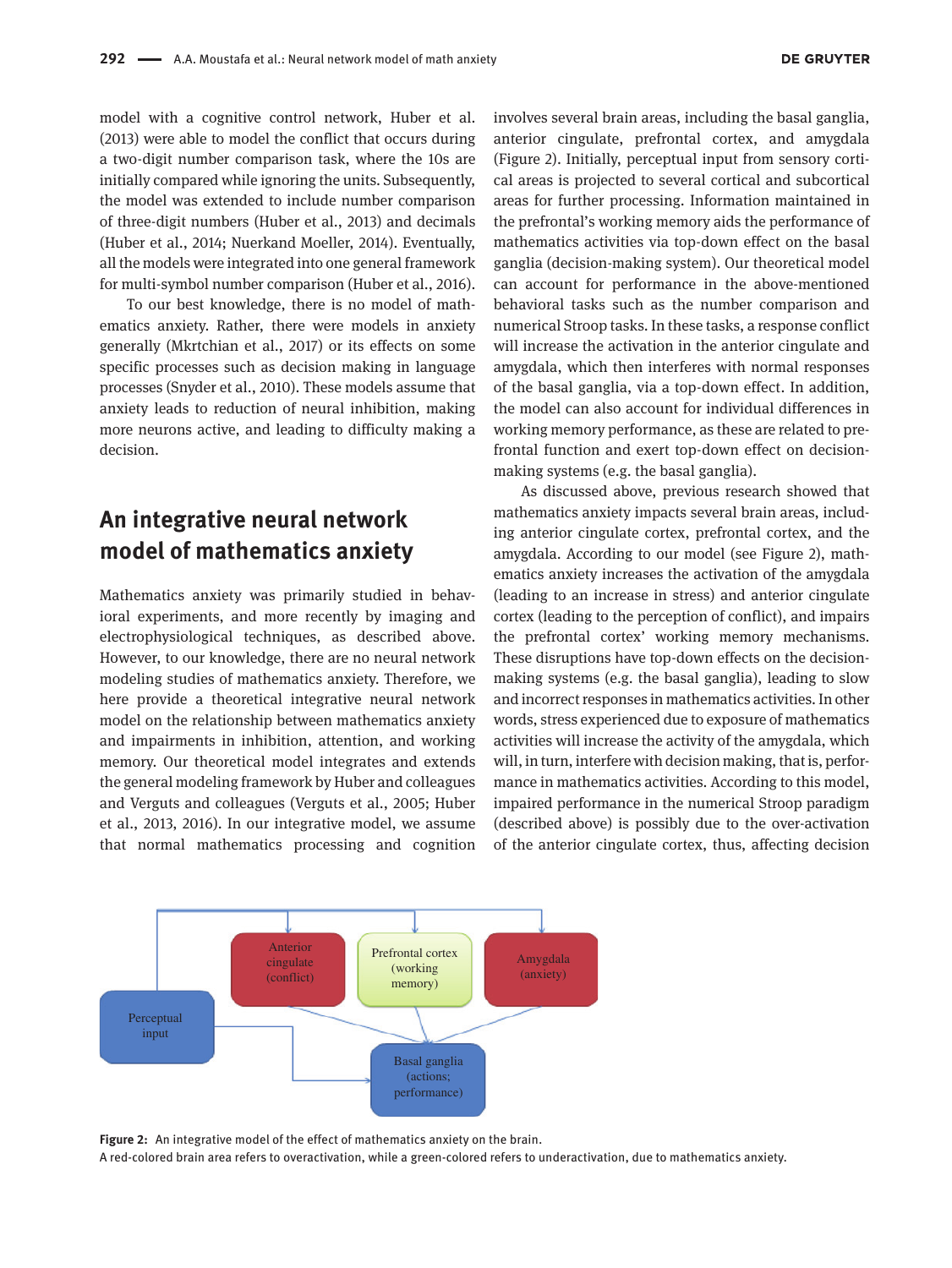making and performance in mathematics activities via a top-down mechanism. Similarly, disruption to prefrontal's working memory mechanisms due to the exposure of hard mathematics problems could also impact the performance of mathematics activities via a top-down mechanism.

## **Discussion and future directions**

Anxiety about performing mathematics is an increasingly important issue (OECD, 2013). In 2012, around 30% of 15-year-old students across OECD countries reported feeling helpless or nervous when solving a mathematics problem, and 59% reported they worry about mathematics classes being difficult. Furthermore, a position paper released by the Australian Government's Office of the Chief Scientist (2015) discusses the importance of education in science, technology, engineering, and mathematics (STEM), suggesting students will enter a very different work force in 2030. Given the importance of mathematical skills, understanding and treating mathematics anxiety is essential in helping to reduce students' emotional stress and improving education outcomes around the subject.

Studies also show that individuals with mathematics learning disability show mathematics anxiety (Carey et al., 2015). Mathematics learning disability is a condition related to difficulty in understanding numbers (Mazzocco et al., 2011; Soares et al., 2018). Future work should provide a computational model of the cognitive and neural mechanisms in individuals with mathematics learning disability. Future work should also explain how changing different model parameters can help explain math performance and anxiety in individuals with mathematics learning disability. As no studies to date examined mathematics anxiety using neural network modeling, it is our hope that this paper will open a new field of enquiry on the topic using this method as an adjunct to behavioral experiments. Although it is known that mathematics anxiety impairs cognition, its underlying mechanism is not well understood. This paper provides an integrative network model to explain the effects of mathematics anxiety on the brain and cognition. Using neural network modeling, future work can test theories linking anxiety and cognitive performance in the context of mathematics anxiety. The results can provide indications as to how the underlying mechanisms affected by mathematics anxiety are consistent with research findings of other anxiety disorders, as discussed above. Additionally, by exploring the effect of changing the activation levels of different parts of the neural network model (as shown in Figure 2), future

work should examine how mathematics anxiety impacts the brain and cognition, and can discover other underlying factors related to mathematics anxiety. Predictions can then be made to direct future research. Understanding the underlying cognitive mechanisms that are impaired can aid psychologists and educators in developing tests to identify mathematics learning difficulties early in children, and introduce targeted intervention strategies and teaching methods to prevent students developing mathematics anxiety or help those already affected by it.

#### **References**

- Akirav, I. and Maroun, M. (2007). The role of the medial prefrontal cortex-amygdala circuit in stress effects on the extinction of fear. Neural. Plast. *2007*, 30873.
- Arsalidou, M., Pawliw-Levac, M., Sadeghi, M., and Pascual-Leone, J. (2018). Brain areas associated with numbers and calculations in children: meta-analyses of fMRI studies. Dev. Cogn. Neurosci. *30*, 239–250.
- Artemenko, C., Daroczy, G., and Nuerk, H.C. (2015). Neural correlates of math anxiety – an overview and implications. Front. Psychol. *6*, 1333.
- Ashcraft, M.H. (2002). Math anxiety: personal, educational, and cognitive consequences. Curr. Dir. Psychol. Sci. *11*, 181–185.
- Ashcraft, M.H. and Faust, M.W. (1994). Mathematics anxiety and mental arithmetic performance: an exploratory investigation. Cogn. Emot. *8*, 97–125.
- Ashcraft, M.H. and Kirk, E.P. (2001). The relationships among working memory, math anxiety, and performance. J. Exp. Psychol. Gen. *130*, 224–237.
- Ashcraft, M.H. and Krause, J.A. (2007). Working memory, math performance, and math anxiety. Psychon. Bull. Rev. *14*, 243–248.
- Ashcraft, M.H. and Ridley, K.S. (2005). Math anxiety and its cognitive consequences: a tutorial review. In J.I.D. Campbell (Ed.), Handbook of Mathematical Cognition (New York, NY: Psychology Press). pp. 315–325.
- Baddeley, A. (1992). Working memory. Science *255*, 556–559.
- Baloglu, M. (1999). A comparison of mathematics anxiety and statistics anxiety in relation to general anxiety. Inf. Anal. *85*, 1–30.
- Beilock, S.L. (2008). Math performance in stressful situations. Curr. Dir. Psychol. Sci. *17*, 339–343.
- Beilock, S.L., Gunderson, E.A., Ramirez, G., and Levine, S.C. (2010). Female teachers' math anxiety affects girls' math achievement. Proc. Natl. Acad. Sci. U.S.A. *107*, 1860–1863.
- Besner, D. and Coltheart, M. (1979). Ideographic and alphabetic processing in skilled reading of English. Neuropsychologia *17*, 467–472.
- Blair, K., Shaywitz, J., Smith, B.W., Rhodes, R., Geraci, M., Jones, M., McCaffrey, D., Vythilingam, M., Finger, E., Mondillo, K., et al. (2008). Response to emotional expressions in generalized social phobia and generalized anxiety disorder: evidence for separate disorders. Am. J. Psychiatry *165*, 1193–1202.
- Botvinick, M.M., Braver, T.S., Barch, D.M., Carter, C.S., and Cohen, J.D. (2001). Conflict monitoring and cognitive control. Psychol. Rev. *108*, 624–652.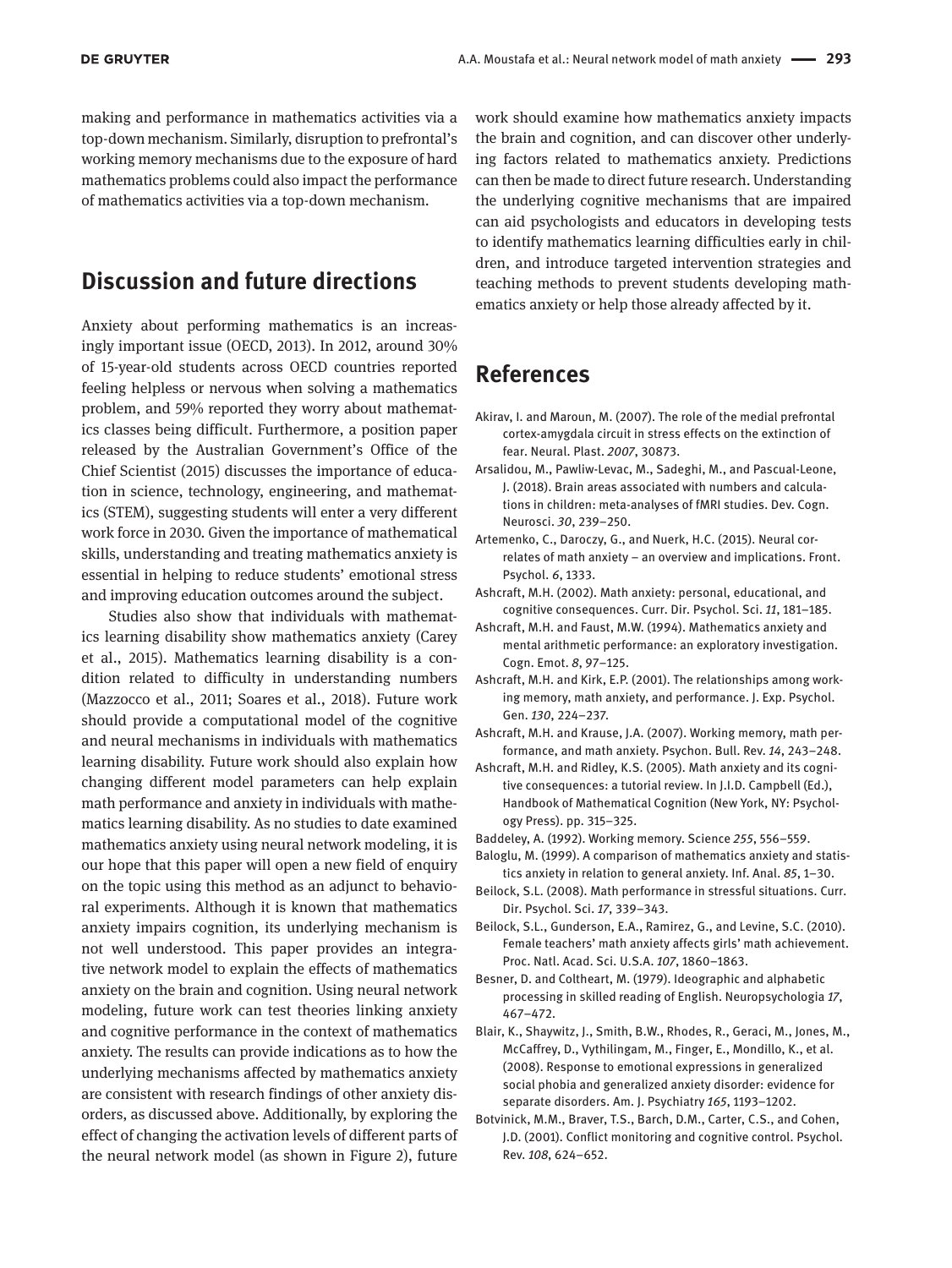Braham, E.J. and Libertus, M.E. (2018). When approximate number acuity predicts math performance: the moderating role of math anxiety. PLoS One *13*, e0195696.

Braver, T.S. (2012). The variable nature of cognitive control: a dual mechanisms framework. Trends Cogn. Sci. *16*, 106–113.

Braver, T.S., Paxton, J.L., Locke, H.S., and Barch, D.M. (2009). Flexible neural mechanisms of cognitive control within human prefrontal cortex. Proc. Natl. Acad. Sci. U.S.A. *106*, 7351–7356.

Bull, R. and Scerif, G. (2001). Executive functioning as a predictor of children's mathematics ability: inhibition, switching, and working memory. Dev. Neuropsychol. *19*, 273–293.

Carey, E., Hill, F., Devine, A., and Szucs, D. (2015). The chicken or the egg? The direction of the relationship between mathematics anxiety and mathematics performance. Front. Psychol. *6*, 1987.

Casad, B.J., Hale, P., and Wachs, F.L. (2015). Parent-child math anxiety and math-gender stereotypes predict adolescents' math education outcomes. Front. Psychol. *6*, 1597.

Chakravarthy, S. and Moustafa, A.A. (2018). Computational Neuroscience Models of the Basal Ganglia. (Singapore: Springer). <https://doi.org/doi:10.1007/978-981-10-8494-2>.

Chang, H., Sprute, L., Maloney, E.A., Beilock, S.L., and Berman, M.G. (2017). Simple arithmetic: not so simple for highly math anxious individuals. Soc. Cogn. Affect. Neurosci. *12*, 1940–1949.

Chipman, S.F., Krantz, D.H., and Silver, R. (1992). Mathematics anxiety and science careers among able college women. Psychol. Sci. *3*, 292–296.

Dehaene, S. (2001). Précis of the number sense. Mind Lang. *16*, 16–36.

Dietrich, J.F., Huber, S., Moeller, K., and Klein, E. (2015). The influence of math anxiety on symbolic and non-symbolic magnitude processing. Front. Psychol. *6*, 1621.

Dowker, A., Sarkar, A., and Looi, C.Y. (2016). Mathematics anxiety: what have we learned in 60 years? Front. Psychol. *7*, 508.

Dreger, R.M. and Aiken, L.R. (1957). The identification of number anxiety in a college population. J. Educ. Psychol. *48*, 344–351.

Evans, K.C., Wright, C.I., Wedig, M.M., Gold, A.L., Pollack, M.H., and Rauch, S.L. (2008). A functional MRI study of amygdala responses to angry schematic faces in social anxiety disorder. Depress. Anxiety *25*, 496–505.

Eysenck, M.W. and Calvo, M.G. (1992). Anxiety and performance: the processing efficiency theory. Cogn. Emot. *6*, 409–434.

Eysenck, M.W., Derakshan, N., Santos, R., and Calvo, M.G. (2007). Anxiety and cognitive performance: attentional control theory. Emotion *7*, 336–353.

Faghihi, F. and Moustafa, A.A. (2015). The dependence of neuronal encoding efficiency on Hebbian plasticity and homeostatic regulation of neurotransmitter release. Front. Cell. Neurosci. *9*, 164.

Faust, M.W., Ashcraft, M.H., and Fleck, D.E. (1996). Mathematics anxiety effects in simple and complex addition. Math. Cogn. *2*, 25–62.

Ganella, D.E., Barendse, M.E.A., Kim, J.H., and Whittle, S. (2017). Prefrontal-amygdala connectivity and state anxiety during fear extinction recall in adolescents. Front. Hum. Neurosci. *11*, 587.

Georges, C., Hoffmann, D., and Schiltz, C. (2016). How math anxiety relates to number-space associations. Front. Psychol. *7*, 1401.

Gold, A.L., Shechner, T., Farber, M.J., Spiro, C.N., Leibenluft, E., Pine, D.S., and Britton, J.C. (2016). Amygdala-cortical connectivity: associations with anxiety, development, and threat. Depress. Anxiety *33*, 917–926.

Guyer, A.E., Lau, J.Y., McClure-Tone, E.B., Parrish, J., Shiffrin, N.D., Reynolds, R.C., Chen, G., Blair, R.J., Leibenluft, E., Fox, N.A., et al. (2008). Amygdala and ventrolateral prefrontal cortex

function during anticipated peer evaluation in pediatric social anxiety. Arch. Gen. Psychiatry *65*, 1303–1312.

Heaton, S.K., Chelune, G.J., Talley, J.L., Kay, G.G., and Curtiss, G. (1993). Wisconsin Card Sorting Test Manual: Revised and Expanded (Odessa, FL: Psychological Assessment Resources).

Helie, S., Chakravarthy, S., and Moustafa, A.A. (2013). Exploring the cognitive and motor functions of the basal ganglia: an integrative review of computational cognitive neuroscience models. Front. Comput. Neurosci. *7*, 174.

Hembree, R. (1990). The nature, effects, and relief of mathematics anxiety. J. Res. Math. Educ. *21*, 33–46.

Holmes, J. and Gathercole, S.E. (2014). Taking working memory training from the laboratory into schools. Educ. Psychol. (Lond.) *34*, 440–450.

Hopko, D.R., Ashcraft, M.H., Gute, J., Ruggiero, K.J., and Lewis, C. (1998). Mathematics anxiety and working memory: support for the existence of a deficient inhibition mechanism. J. Anxiety Disord. *12*, 343–355.

Hopko, D.R., McNeil, D.W., Gleason, P.J., and Rabalais, A.E. (2002). The emotional Stroop paradigm: performance as a function of stimulus properties and self-reported mathematics anxiety. Cognit. Ther. Res. *26*, 157–166.

Huber, S., Moeller, K., Nuerk, H.C., Macizo, P., Herrera, A., and Willmes, K. (2013). Cognitive control in number processing: a computational model. In: The 12th International Conference on Cognitive Modeling (Ottawa, Canada).

Huber, S., Klein, E., Willmes, K., Nuerk, H.C., and Moeller, K. (2014). Decimal fraction representations are not distinct from natural number representations – evidence from a combined eyetracking and computational modeling approach. Front. Hum. Neurosci. *8*, 172.

Huber, S., Nuerk, H.C., Willmes, K., and Moeller, K. (2016). A general model framework for multisymbol number comparison. Psychol. Rev. *123*, 667–695.

Hutchison, K.A. (2011). The interactive effects of listwide control, item-based control, and working memory capacity on Stroop performance. J. Exp. Psychol. *37*, 851–860.

Julio-Costa, A., Martins, A.A.S., Wood, G., de Almeida, M.P., de Miranda, M., Haase, V.G., and Carvalho, M.R.S. (2019). Heterosis in COMT Val158Met polymorphism contributes to sex-differences in children's math anxiety. Front. Psychol. *10*, 1013.

Kazelskis, R., Reeves, C., Kersh, M.E., Bailey, G., Cole, K., and Larmon, M. (2000). Mathematics anxiety and test anxiety: separate constructs? J. Exp. Educ. *68*, 137–146.

Khalil, R., Moftah, M.Z., and Moustafa, A.A. (2017). The effects of dynamical synapses on firing rate activity: a spiking neural network model. Eur. J. Neurosci. *46*, 2445–2470.

Khalil, R., Karim, A.A., Khedr, E., Moftah, M., and Moustafa, A.A. (2018). Dynamic Communications between  $GABA<sub>a</sub>$ switch, local connectivity, and synapses during cortical development: a computational study. Front. Cell. Neurosci. *12*, 468.

Klados, M.A., Simos, P., Micheloyannis, S., Margulies, D., and Bamidis, P.D. (2015). ERP measures of math anxiety: how math anxiety affects working memory and mental calculation tasks? Front. Behav. Neurosci. *9*, 282.

Kucian, K., McCaskey, U., O'Gorman Tuura, R., and von Aster, M. (2018). Neurostructural correlate of math anxiety in the brain of children. Transl. Psychiatry *8*, 273.

Lamichhane, B., McDaniel, M.A., Waldum, E.R., and Braver, T.S. (2018). Age-related changes in neural mechanisms of prospective memory. Cognit. Affect. Behav. Neurosci. *18*, 982–999.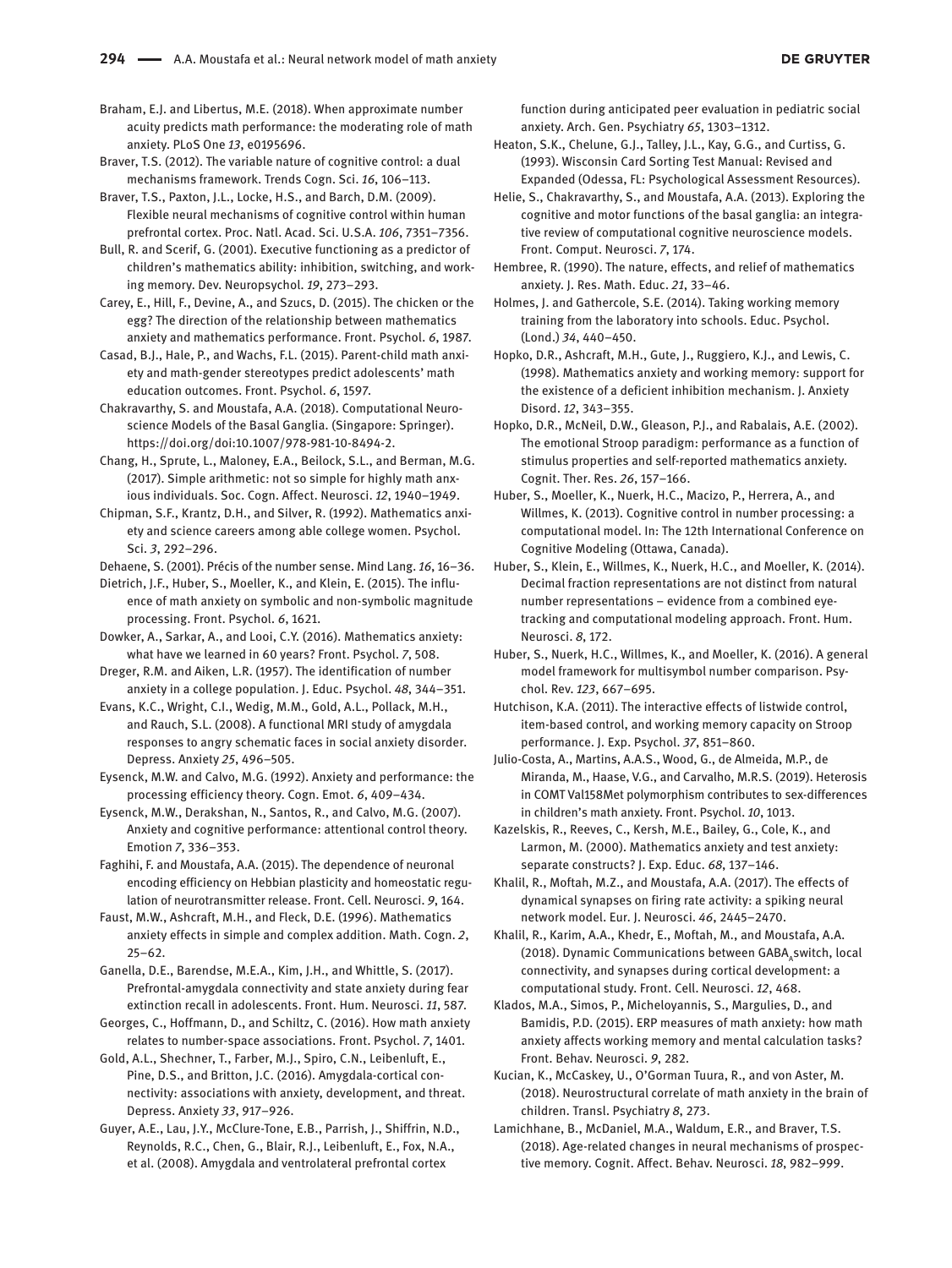- Lauer, J.E., Esposito, A.G., and Bauer, P.J. (2018). Domain-specific anxiety relates to children's math and spatial performance. Dev. Psychol. *54*, 2126–2138.
- Liu, J., Li, J., Peng, W., Feng, M., and Luo, Y. (2019). EEG correlates of math anxiety during arithmetic problem solving: implication for attention deficits. Neurosci. Lett. *703*, 191–197.
- Lukasik, K.M., Waris, O., Soveri, A., Lehtonen, M., and Laine, M. (2019). The relationship of anxiety and stress with working memory performance in a large non-depressed sample. Front. Psychol. *10*, 4.
- Lukowski, S.L., DiTrapani, J., Rockwood, N.J., Jeon, M., Thompson, L.A., and Petrill, S.A. (2019a). Etiological distinction across dimensions of math anxiety. Behav. Genet. *49*, 310–316.
- Lukowski, S.L., DiTrapani, J.B., Jeon, M., Wang, Z., Schenker, V.J., Doran, M.M., Hart, S.A., Mazzocco, M.M.M., Willcutt, E.G., Thompson, L.A., et al. (2019b). Multidimensionality in the measurement of math-specific anxiety and its relationship with mathematical performance. Learn. Individ. Differ. *70*, 228–235.
- Luttenberger, S., Wimmer, S., and Paechter, M. (2018). Spotlight on math anxiety. Psychol. Res. Behav. Manag. *11*, 311–322.
- Lyons, I.M. and Beilock, S.L. (2012). Mathematics anxiety: separating the Math from the anxiety. Cereb. Cortex *22*, 2102–2110.
- Maloney, E.A., Ansari, D., and Fugelsang, J.A. (2011). The effect of mathematics anxiety on the processing of numerical magnitude. Q. J. Exp. Psychol. (Hove) *64*, 10–16.
- Maloney, E.A., Schaeffer, M.W., and Beilock, S.L. (2013). Mathematics anxiety and stereotype threat: shared mechanisms, negative consequences and promising interventions. Res. Math. Educ. *15*, 115–128.
- Mattarella-Micke, A., Mateo, J., Kozak, M.N., Foster, K., and Beilock, S.L. (2011). Choke or thrive? The relation between salivary cortisol and math performance depends on individual differences in working memory and math-anxiety. Emotion *11*, 1000–1005.
- Mazzocco, M.M., Feigenson, L., and Halberda, J. (2011). Impaired acuity of the approximate number system underlies mathematical learning disability (dyscalculia). Child Dev. *82*, 1224–1237.
- McClure, E.B., Monk, C.S., Nelson, E.E., Parrish, J.M., Adler, A., Blair, R.J., Fromm, S., Charney, D.S., Leibenluft, E., Ernst, M., et al. (2007). Abnormal attention modulation of fear circuit function in pediatric generalized anxiety disorder. Arch. Gen. Psychiatry *64*, 97–106.
- Meyer, M., Salimpoor, V., Wu, S., Geary, D., and Menon, V. (2010). Differential contribution of specific working memory components to mathematics achievement in 2nd and 3rd graders. Learn. Individ. Differ. *20*, 101–109.
- Milad, M.R., Quinn, B.T., Pitman, R.K., Orr, S.P., Fischl, B., and Rauch, S.L. (2005). Thickness of ventromedial prefrontal cortex in humans is correlated with extinction memory. Proc. Natl. Acad. Sci. U.S.A. *102*, 10706–10711.
- Milad, M.R., Pitman, R.K., Ellis, C.B., Gold, A.L., Shin, L.M., Lasko, N.B., Zeidan, M.A., Handwerger, K., Orr, S.P., and Rauch, S.L. (2009). Neurobiological basis of failure to recall extinction memory in posttraumatic stress disorder. Biol. Psychiatry *66*, 1075–1082.
- Mkrtchian, A., Aylward, J., Dayan, P., Roiser, J.P., and Robinson, O.J. (2017). Modeling avoidance in mood and anxiety disorders using reinforcement learning. Biol. Psychiatry *82*, 532–539.
- Moeller, K., Huber, S., Nuerk, H.C., and Willmes, K. (2011). Two-digit number processing: holistic, decomposed or hybrid? A computational modelling approach. Psychol. Res. *75*, 290–306.
- Monk, C.S., Telzer, E.H., Mogg, K., Bradley, B.P., Mai, X., Louro, H.M., Chen, G., McClure-Tone, E.B., Ernst, M., and Pine, D.S. (2008). Amygdala and ventrolateral prefrontal cortex activation to masked angry faces in children and adolescents with generalized anxiety disorder. Arch. Gen. Psychiatry *65*, 568–576.
- Morsanyi, K., Busdraghi, C., and Primi, C. (2014). Mathematical anxiety is linked to reduced cognitive reflection: a potential road from discomfort in the mathematics classroom to susceptibility to biases. Behav. Brain Funct. *10*, 31.
- Moustafa, A.A. (2017). Computational Models of Brain and Behavior (Wiley-Blackwell).
- Moustafa, A.A. and Maida, A.S. (2007). Using TD learning to simulate working memory performance in a model of the prefrontal cortex and basal ganglia. Cogn. Syst. Res. *8*, 262–281.
- Moustafa, A.A. and Gluck, M.A. (2011a). Computational cognitive models of prefrontal-striatal-hippocampal interactions in Parkinson's disease an schizophrenia. Neural Netw. *24*, 575–591.
- Moustafa, A.A. and Gluck, M.A. (2011b). A neurocomputational model of dopamine and prefrontal-striatal interactions during multicue category learning by Parkinson patients. J. Cogn. Neurosci. *23*, 151–167.
- Moustafa, A.A., Myers, C.E., and Gluck, M.A. (2009). A neurocomputational model of classical conditioning phenomena: a putative role for the hippocampal region in associative learning. Brain Res. *1276*, 180–195.
- Moustafa, A.A., Keri, S., Herzallah, M.M., Myers, C.E., and Gluck, M.A. (2010). A neural model of hippocampal-striatal interactions in associative learning and transfer generalization in various neurological and psychiatric patients. Brain Cogn. *74*, 132–144.
- Moustafa, A.A., Gilbertson, M.W., Orr, S.P., Herzallah, M.M., Servatius, R.J., and Myers, C.E. (2013a). A model of amygdalahippocampal-prefrontal interaction in fear conditioning and extinction in animals. Brain Cogn. *81*, 29–43.
- Moustafa, A.A., Herzallah, M.M., and Gluck, M.A. (2013b). Dissociating the cognitive effects of levodopa versus dopamine agonists in a neurocomputational model of learning in Parkinson's disease. Neurodegener. Dis. *11*, 102–111.
- Moustafa, A.A., Wufong, E., Servatius, R.J., Pang, K.C., Gluck, M.A., and Myers, C.E. (2013c). Why trace and delay conditioning are sometimes (but not always) hippocampal dependent: a computational model. Brain Res. *1493*, 48–67.
- Moustafa, A.A., Misiak, B., and Frydecka, D. (2017a). Computational models of schizophrenia. In: Computational models of Brain and Behavior. A.A. Moustafa, ed. (Hoboken, NJ: Wiley-Blackwell).
- Moustafa, A.A., Tindle, R., Ansari, Z., Doyle, M.J., Hewedi, D.H., and Eissa, A. (2017b). Mathematics, anxiety, and the brain. Rev. Neurosci. *28*, 417–429.
- Moyer, R.S. and Landauer, T.K. (1967). Time required for judgements of numerical inequality. Nature *215*, 1519–1520.
- Muralidharan, V., Balasubramani, P.P., Chakravarthy, V.S., Lewis, S.J., and Moustafa, A.A. (2014). A computational model of altered gait patterns in parkinson's disease patients negotiating narrow doorways. Front. Comput. Neurosci. *7*, 190.
- Muralidharan, V., Balasubramani, P.P., Chakravarthy, V.S., Gilat, M., Lewis, S.J., and Moustafa, A.A. (2016). A neurocomputational model of the effect of cognitive load on freezing of gait in Parkinson's disease. Front. Hum. Neurosci. *10*, 649.
- Nieder, A., Freedman, D.J., and Miller, E.K. (2002). Representation of the quantity of visual items in the primate prefrontal cortex. Science *297*, 1708–1711.